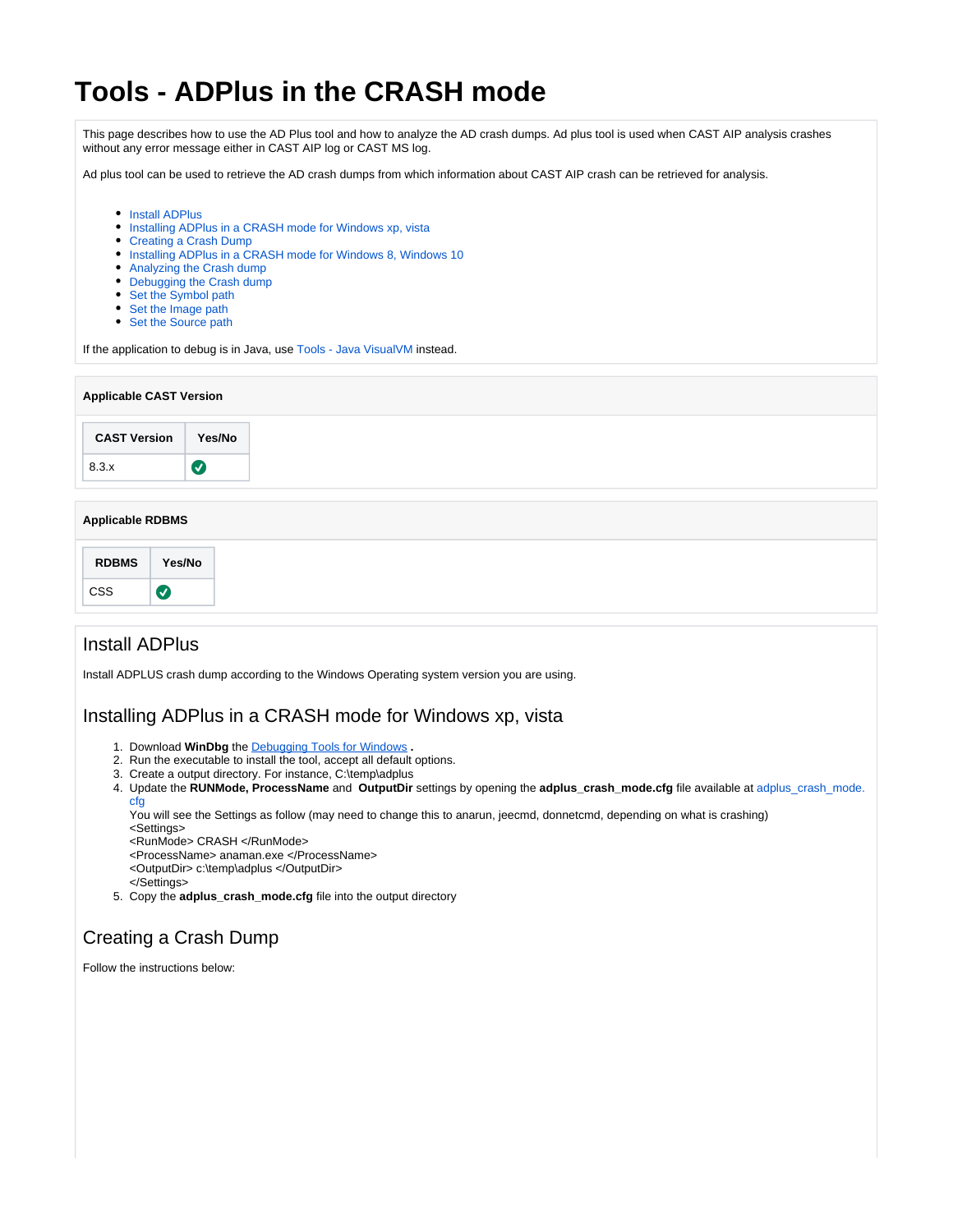#### 1. [Install ADPlus](#page-0-0)

- 2. If you are using J2EE Analyser then add in the file C:\Documents and Settings\All Users\Application Data\CAST\CAST\X. Y\globallysharedsettings.ini the lines : [WebAnalyzerOptions] ThrowGPF=1 **[global]** ProductionMode=0
- 3. Launch the executable which crashes but do not run the operation leading to the crash yet.
- 4. Open a command shell
- 5. Switch to the folder where the debuggers are installed (C:\Program Files\Debugging Tools for Windows)
- 6. Type (may need to change this to anarun, jeecmd, donnetcmd, depending on what is crashing): adplus.vbs -crash -o C:\temp\adplus -pn AnaRun.exe You may be prompted to change your default script interpreter from Wscript.exe to Cscript.exe. Accept this change. Accept the warning about **\_**
- **NT\_SYMBOL\_PATH**.
- 7. Launch the operation leading to the crash. ADPlus will create a directory containing the Crash dump under the output dir **OutputDir** with a name containing a date/time stamp.

## <span id="page-1-0"></span>Installing ADPlus in a CRASH mode for Windows 8, Windows 10

To take ADPLUS Crash dump please install the SDK from the link: [Windows Software Development Kit \(SDK\) for Windows 8.1](https://developer.microsoft.com/en-us/windows/downloads/windows-8-1-sdk)

Once the installation is done check in the below path if the ADPLUS.exe exists which confirms that the SDK has been correctly installed:

|                  |               |      |                     | > This PC > OS (C:) > Program Files (x86) > Windows Kits > 8.1 > Debuggers > x64 |                             |        |  |
|------------------|---------------|------|---------------------|----------------------------------------------------------------------------------|-----------------------------|--------|--|
|                  |               | Name | $\hat{\phantom{a}}$ | Date modified                                                                    | Type                        | Size   |  |
| SS               |               |      | 1394                | 2/1/2017 3:57 PM                                                                 | File folder                 |        |  |
| łs               |               |      | sdk                 | 2/1/2017 3:57 PM                                                                 | File folder                 |        |  |
| che v $2 \nless$ |               |      | <b>SFCSIV</b>       | 2/1/2017 3:57 PM                                                                 | File folder                 |        |  |
|                  | ×             |      | symproxy            | 2/1/2017 3:57 PM                                                                 | File folder                 |        |  |
| ts               | À             |      | themes              | 2/1/2017 3:57 PM                                                                 | File folder                 |        |  |
|                  | À             |      | triage              | 2/1/2017 3:57 PM                                                                 | File folder                 |        |  |
|                  | $\mathcal{R}$ |      | usb                 | 2/1/2017 3:57 PM                                                                 | File folder                 |        |  |
|                  | À             |      | winext              | 2/1/2017 3:57 PM                                                                 | File folder                 |        |  |
|                  |               |      | winxp               | 2/1/2017 3:57 PM                                                                 | File folder                 |        |  |
|                  |               |      | adplus.doc          | 6/18/2013 8:12 AM                                                                | Microsoft Word 9            | 71 KB  |  |
| art              |               |      | adplus.exe          | 8/22/2013 5:13 AM                                                                | Application                 | 78 KB  |  |
| Request          |               |      | 8 adplus_old.vbs    | 6/18/2013 8:12 AM                                                                | <b>VBScript Script File</b> | 185 KB |  |

Open command line from the path where adplus.exe exists and run the below command if you are interested to take the crash dump of Anarun (may need to change this to anarun, jeecmd, donnetcmd, depending on what is crashing):

#### **adplus -crash -o <crash\_dump\_output\_path> -pmn AnaRun.exe**

If the anarun is 32 bit which is in the case when you are using 7.3.x or only VB analyzer in 8.x.x then you have to trigger 32 bit adplus else if (i) the anarun is 64 bit then you have to trigger 64 bit adplus.

32 bit adplus: C:\Program Files (x86)\Windows Kits\8.1\Debuggers\x86

64 bit adplus: C:\Program Files (x86)\Windows Kits\8.1\Debuggers\x64

Note: The installed path can be customized by the user during the installation of SDK and hence the above path can be changed accordingly.

Please find the screen shot below: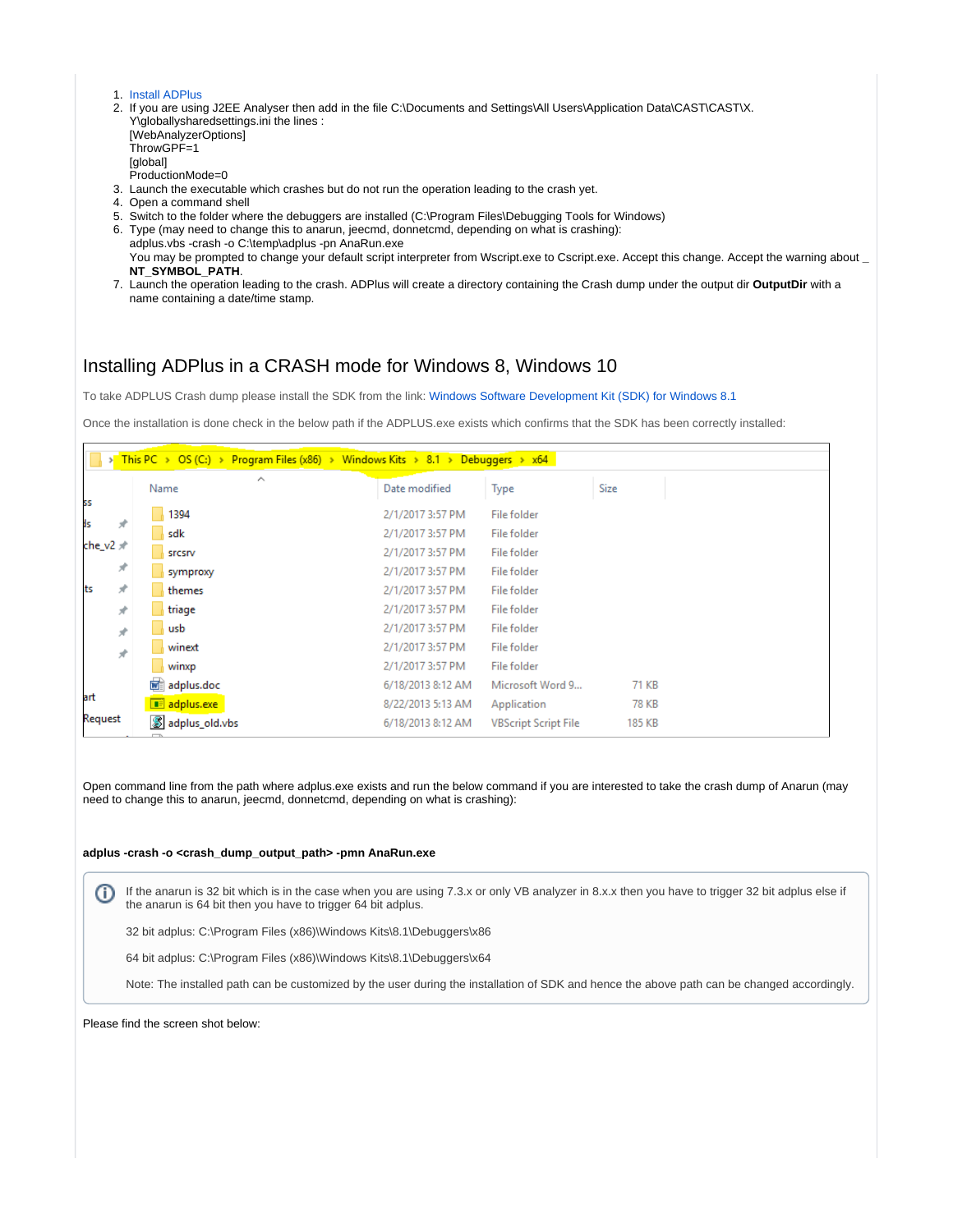| C:\Windows\System32\cmd.exe - adplus -crash -o C:\Temp\adplus -pmn AnaRun.exe                                                                           |                                                                                                                                             |
|---------------------------------------------------------------------------------------------------------------------------------------------------------|---------------------------------------------------------------------------------------------------------------------------------------------|
| (c) 2016 Microsoft Corporation. All rights reserved.                                                                                                    |                                                                                                                                             |
| The system cannot find the file specified.                                                                                                              | C:\Program Files (x86)\Windows Kits\8.1\Debuggers\x64>adplus -crash -o <crash_dump_output_path> -pmn AnaRun.exe</crash_dump_output_path>    |
| C:\Program Files (x86)\Windows Kits\8.1\Debuggers\x64>adplus -crash -o C:\Temp\adplus -pmn AnaRun.exe<br>Starting ADPlus                                |                                                                                                                                             |
|                                                                                                                                                         |                                                                                                                                             |
| ADPLus Flash V 7.01.007 08/11/2011                                                                                                                      |                                                                                                                                             |
| For ADPlus documentation see ADPlus.doc                                                                                                                 |                                                                                                                                             |
| New command line options:                                                                                                                               |                                                                                                                                             |
| -pmn <procname> - process monitor</procname>                                                                                                            |                                                                                                                                             |
| waits for a process to start                                                                                                                            |                                                                                                                                             |
| -po <procname> - optional process</procname>                                                                                                            |                                                                                                                                             |
| won't fail if this process isn't running                                                                                                                |                                                                                                                                             |
| -mss <localcachepath></localcachepath>                                                                                                                  |                                                                                                                                             |
| Sets Microsoft's symbol server                                                                                                                          |                                                                                                                                             |
| -r <quantity> <interval in="" seconds=""></interval></quantity>                                                                                         |                                                                                                                                             |
| Runs -hang multiple times                                                                                                                               |                                                                                                                                             |
|                                                                                                                                                         |                                                                                                                                             |
| ADPlusManager - an additional tool to facilitate                                                                                                        |                                                                                                                                             |
| the use of ADPlus in distributed environments like *                                                                                                    |                                                                                                                                             |
| computer clusters.                                                                                                                                      |                                                                                                                                             |
| Learn about ADPlusManager in ADPlus.doc                                                                                                                 |                                                                                                                                             |
|                                                                                                                                                         |                                                                                                                                             |
| Logs and memory dumps will be placed in C:\Temp\adplus\20170321_142812_Crash_Mode<br>Starting to monitor the following processes:<br><b>ANARUN, EXE</b> |                                                                                                                                             |
| Press Enter to stop Monitoring                                                                                                                          |                                                                                                                                             |
| information in the command line once anarun triggers by CAST-MS                                                                                         | Now your ADPLUS is ready to monitor the Anarun.exe if it runs, so go to CAST-MS and run the analysis which is crashing and you will see the |
| Please find the screen shot below where the last line says Attaching to 13412 - Anarun in crash mode <date-time></date-time>                            |                                                                                                                                             |
| C:\Windows\System32\cmd.exe - adplus -crash -o C:\Temp\adplus -pmn AnaRun.exe                                                                           |                                                                                                                                             |
| The system cannot find the file specified.                                                                                                              |                                                                                                                                             |
| C:\Program Files (x86)\Windows Kits\8.1\Debuggers\x64>adplus -crash -o C:\Temp\adplus -pmn AnaRun.exe<br><b>Starting ADPlus</b>                         |                                                                                                                                             |
|                                                                                                                                                         |                                                                                                                                             |
|                                                                                                                                                         |                                                                                                                                             |
| ADPLus Flash V 7.01.007 08/11/2011                                                                                                                      |                                                                                                                                             |
|                                                                                                                                                         |                                                                                                                                             |
| For ADPlus documentation see ADPlus.doc                                                                                                                 |                                                                                                                                             |
| command line options:                                                                                                                                   |                                                                                                                                             |
| -pmn <procname> - process monitor</procname>                                                                                                            |                                                                                                                                             |
| waits for a process to start                                                                                                                            |                                                                                                                                             |
| -po <procname> - optional process</procname>                                                                                                            |                                                                                                                                             |
| won't fail if this process isn't running                                                                                                                |                                                                                                                                             |
| -mss <localcachepath><br/>Sets Microsoft's symbol server</localcachepath>                                                                               |                                                                                                                                             |
| -r <quantity> <interval in="" seconds=""></interval></quantity>                                                                                         |                                                                                                                                             |
| Runs - hang multiple times                                                                                                                              |                                                                                                                                             |
|                                                                                                                                                         |                                                                                                                                             |

ADPlusManager - an additional tool to facilitate \* the use of ADPlus in distributed environments like \*<br>computer clusters.<br>Learn about ADPlusManager in ADPlus.doc \*\*

Logs and memory dumps will be placed in C:\Temp\adplus\20170321\_142812\_Crash\_Mode<br>Starting to monitor the following processes: ANARUN.EXE Press Enter to stop Monitoring...

Attaching to 13412 - AnaRun in Crash mode 03/21/2017 14:30:33

Once the analysis is crashed as seen below: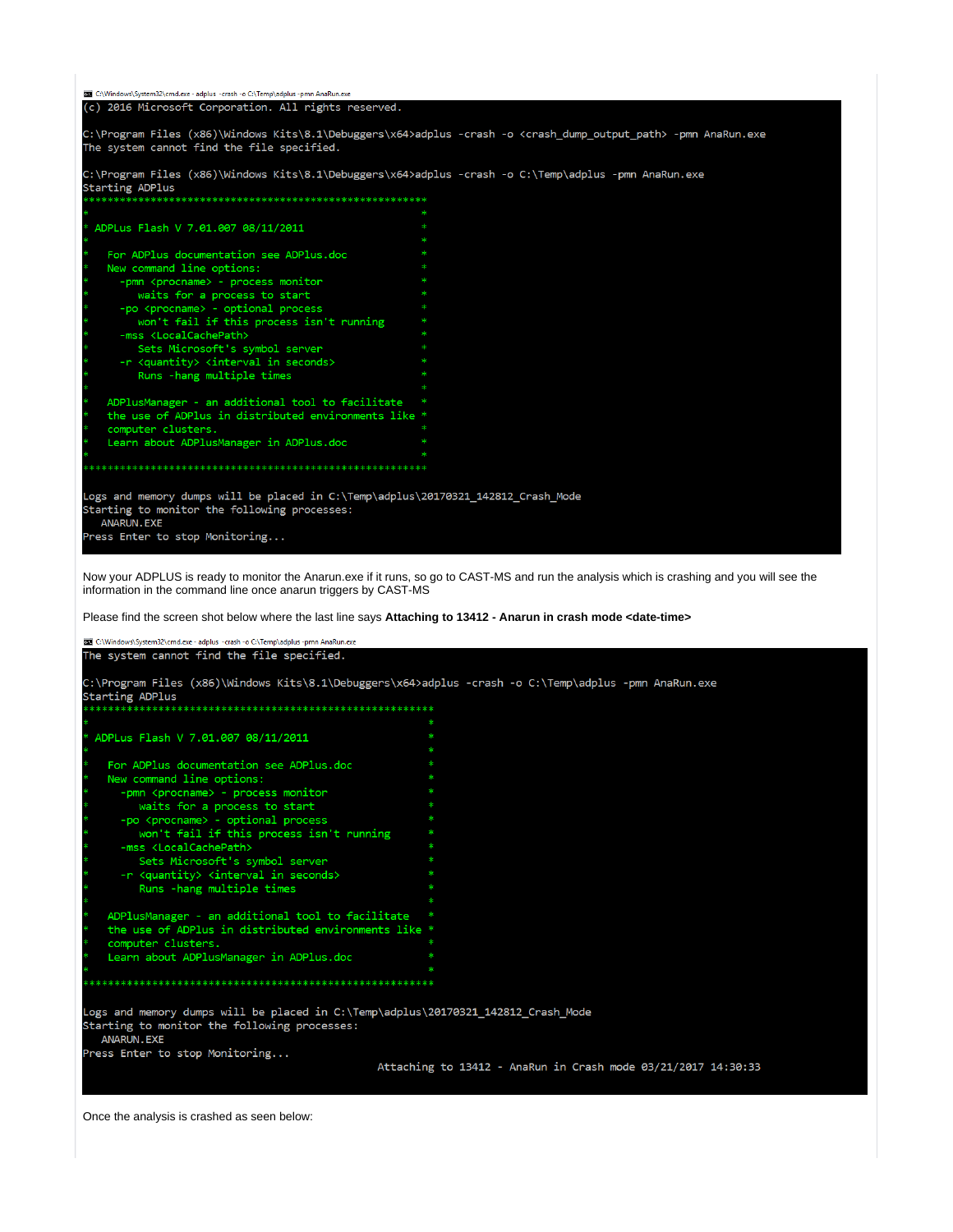| CAST-MS - cast_80_sup_mngt on CastStorageService _ LOCALHOST:2280                            |                                                                                                                         |                    |                                      |
|----------------------------------------------------------------------------------------------|-------------------------------------------------------------------------------------------------------------------------|--------------------|--------------------------------------|
| File Edit Window Help                                                                        |                                                                                                                         |                    |                                      |
| G<br>R.<br>Integrator<br>$\rightarrow$                                                       |                                                                                                                         |                    |                                      |
| $\overline{\phantom{a}}$ $\overline{\phantom{a}}$<br>Applicat 23 G Technol <b>319</b> Pendin | $MF \otimes$                                                                                                            |                    |                                      |
| $D O^{\vee}$                                                                                 | <b>od</b> Delivery                                                                                                      |                    | odules <b>&amp;</b> Execute<br>Notes |
| 16388 < v1>                                                                                  | Run Analysis only                                                                                                       | $\Box$<br>$\times$ |                                      |
| $-16694$ < My Version 2>                                                                     | Lists all of                                                                                                            |                    |                                      |
| 6694 h f 03 < v 1                                                                            | Task<br><b>Duration</b> Progress<br><b>Results</b><br>Log<br><b>All Take</b>                                            | $\wedge$           |                                      |
| CsharpDotNet <v1></v1>                                                                       | $\vee$ <sup>(1)</sup> Application "MF"<br>23s<br>Child task on exception<br>- Analysi                                   |                    |                                      |
| MF <my 4="" version=""></my>                                                                 | $\vee$ (a) Run analysis for 'MF'<br>23s<br>Child task on exception                                                      |                    |                                      |
| SilverLight App <v1></v1>                                                                    | $\Box$ Ana<br>Run Mainframe Analyzers "7407 17544<br>23s<br>The analysis has not ended correctly (Error code 2).<br>Yes |                    |                                      |
| Silverlight_Application <no current="" version=""></no>                                      | Compute Analysis Unit full content fo                                                                                   |                    |                                      |
| Test <my 3="" version=""></my>                                                               | <b>米 Run</b><br>Run metrics calculation for 7407                                                                        |                    |                                      |
| Update SQL XXL Table <v1></v1>                                                               | Execute linker on MF<br>$\blacktriangleright$ Snapsh                                                                    |                    |                                      |
| VB ASP Dotnet <v1></v1>                                                                      | Run Extensions at application level for MF<br>Yes<br>Das                                                                |                    |                                      |
| VBDotnet <v1></v1>                                                                           | Run Copy Paste metrics calculation for M<br>Yes                                                                         |                    |                                      |
| VisualBasicDotnet <v1></v1>                                                                  | Run Dynamic Link Manager<br>Da<br><b>D</b> Execution Summary<br>1 task(s) with error(s)<br>1s                           |                    |                                      |
| WCF App <v1></v1>                                                                            | ø                                                                                                                       | $\checkmark$       |                                      |
| WPF < V1                                                                                     | <b>Statistics</b>                                                                                                       | $\Box$             |                                      |
|                                                                                              | <b>O</b> Execution Summary                                                                                              | $\wedge$           |                                      |
|                                                                                              | <b>The Sna</b> Status:<br><b>Execution failed</b>                                                                       |                    |                                      |
|                                                                                              | Result:<br>1 task(s) with error(s)                                                                                      |                    |                                      |
| $ \Box$<br>Services & <b>B</b> Migration View                                                | Ca<br>Start:<br>Tue Mar 21 14:30:31 IST 2017                                                                            |                    | hboard Service                       |
| $\bigtriangledown$                                                                           | OS Version:<br>Windows 8 (version 6.2)<br>Machine name:<br>KPAW7I AP                                                    |                    |                                      |
| <b>. .</b> .                                                                                 | Software Version:<br>CAST 8.0.1 (Build 8595)                                                                            |                    |                                      |
| LOCALHOST:2280 on CastStorageService                                                         | Task:<br>Run Analysis only                                                                                              | $\checkmark$       |                                      |
| cast81_test_central                                                                          | .                                                                                                                       |                    |                                      |
| cast81_test_local                                                                            |                                                                                                                         |                    |                                      |
| cast 80 sup central                                                                          | <b>OK</b>                                                                                                               | Cancel             |                                      |
| Ell cast 80 sun local                                                                        |                                                                                                                         |                    |                                      |
| $\bigcirc$ $\vee$ $\Box$<br>Architecture models 23                                           |                                                                                                                         |                    |                                      |
|                                                                                              |                                                                                                                         |                    |                                      |

Find the screen shot below which shows once the analysis is crashed, the crash dump has been created and the ADPLUS is exited

| <b>C:\Windows\System32\cmd.exe - adplus -crash -o C:\Temp\adplus -pmn AnaRun.exe</b> |                                                                                                       |
|--------------------------------------------------------------------------------------|-------------------------------------------------------------------------------------------------------|
|                                                                                      |                                                                                                       |
|                                                                                      | C:\Program Files (x86)\Windows Kits\8.1\Debuggers\x64>adplus -crash -o C:\Temp\adplus -pmn AnaRun.exe |
| <b>Starting ADPlus</b>                                                               |                                                                                                       |
|                                                                                      |                                                                                                       |
|                                                                                      |                                                                                                       |
| ADPLus Flash V 7.01.007 08/11/2011                                                   | sk.                                                                                                   |
|                                                                                      |                                                                                                       |
| For ADPlus documentation see ADPlus.doc                                              |                                                                                                       |
| New command line options:                                                            |                                                                                                       |
| -pmn <procname> - process monitor</procname>                                         | $\ast$                                                                                                |
| waits for a process to start                                                         | $\ast$                                                                                                |
| -po <procname> - optional process</procname>                                         | sk.                                                                                                   |
| won't fail if this process isn't running                                             |                                                                                                       |
| -mss <localcachepath></localcachepath>                                               | $\ast$                                                                                                |
| Sets Microsoft's symbol server                                                       | $\ast$                                                                                                |
| -r <quantity> <interval in="" seconds=""></interval></quantity>                      |                                                                                                       |
| Runs -hang multiple times                                                            |                                                                                                       |
|                                                                                      |                                                                                                       |
| ADPlusManager - an additional tool to facilitate                                     |                                                                                                       |
| the use of ADPlus in distributed environments like *                                 |                                                                                                       |
| computer clusters.                                                                   |                                                                                                       |
| Learn about ADPlusManager in ADPlus.doc                                              |                                                                                                       |
|                                                                                      |                                                                                                       |
|                                                                                      |                                                                                                       |
|                                                                                      |                                                                                                       |
| Logs and memory dumps will be placed in C:\Temp\adplus\20170321 142812 Crash Mode    |                                                                                                       |
| Starting to monitor the following processes:<br><b>ANARUN, EXE</b>                   |                                                                                                       |
| Press Enter to stop Monitoring                                                       |                                                                                                       |
|                                                                                      | Attaching to 13412 - AnaRun in Crash mode 03/21/2017 14:30:33                                         |
| Exited 13412 AnaRun 03/21/2017 14:30:56                                              |                                                                                                       |
|                                                                                      |                                                                                                       |
|                                                                                      |                                                                                                       |

ADPLUS crash dump folders below: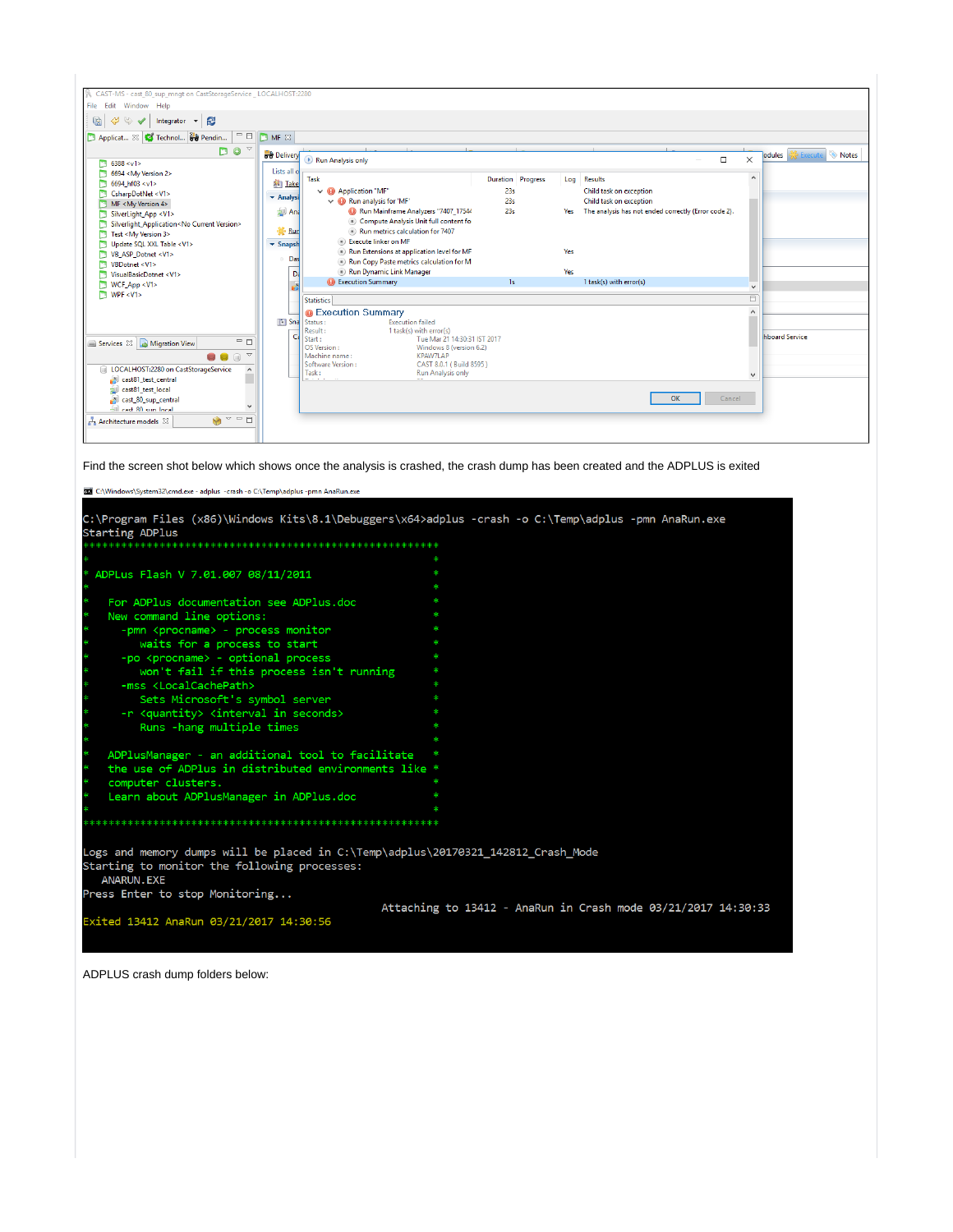| This PC > OS (C:) > Temp > adplus |                   |             |      |
|-----------------------------------|-------------------|-------------|------|
| Name                              | Date modified     | Type        | Size |
| 20170321_143850_Crash_Mode        | 3/21/2017 2:39 PM | File folder |      |
| 20170321_143655_Crash_Mode        | 3/21/2017 2:38 PM | File folder |      |
| 20170321_142812_Crash_Mode        | 3/21/2017 2:30 PM | File folder |      |
| 20170309_120625_Crash_Mode        | 3/9/2017 12:06 PM | File folder |      |
| 20170309_120048_Crash_Mode        | 3/9/2017 12:01 PM | File folder |      |
| 20170309_120032_Crash_Mode        | 3/9/2017 12:00 PM | File folder |      |
| 20170203_151735_Crash_Mode        | 2/3/2017 3:18 PM  | File folder |      |
| 20170203_145738_Crash_Mode        | 2/3/2017 3:13 PM  | File folder |      |
| 20170202_165234_Crash_Mode        | 2/2/2017 4:53 PM  | File folder |      |
| 20170202_164343_Crash_Mode        | 2/2/2017 4:44 PM  | File folder |      |
| 20170202_164333_Crash_Mode        | 2/2/2017 4:43 PM  | File folder |      |
| 20170202_163944_Crash_Mode        | 2/2/2017 4:39 PM  | File folder |      |
| 20170202_163549_Crash_Mode        | 2/2/2017 4:35 PM  | File folder |      |
| 20170202_162932_Crash_Mode        | 2/2/2017 4:29 PM  | File folder |      |
| 20170202_162733_Crash_Mode        | 2/2/2017 4:27 PM  | File folder |      |
| 20170202_162521_Crash_Mode        | 2/2/2017 4:25 PM  | File folder |      |
| 20170201_183728_Crash_Mode        | 2/1/2017 6:37 PM  | File folder |      |

Below screen shot will give you the file content in the adplus crash dump folder

# | 20170321\_143850\_Crash\_Mode

Share View

e

# $\begin{array}{|l|l|}\hline \end{array}$  > This PC > OS (C:) > Temp > adplus > 20170321\_143850\_Crash\_Mode

|      | ォハ            | ∼<br>Name                                                 | Date modified     | <b>Type</b>          | Size       |
|------|---------------|-----------------------------------------------------------|-------------------|----------------------|------------|
| ents | $\mathcal{R}$ | ■ ADPlus_log_223c_2017-03-21_14-38-57-7 3/21/2017 2:39 PM |                   | <b>Text Document</b> | 33 KB      |
|      | ×.            | ■ ADPlus_report.txt                                       | 3/21/2017 2:38 PM | <b>Text Document</b> | 0 KB       |
|      | ×.            | DebuggerScript.txt                                        | 3/21/2017 2:38 PM | <b>Text Document</b> | 15 KB      |
|      | $\mathcal{R}$ | FullDUMP_FirstChance_epr_Process_Sh                       | 3/21/2017 2:39 PM | Dump File            | 162,890 KB |
|      |               |                                                           |                   |                      |            |

# <span id="page-4-0"></span>Analyzing the Crash dump

Follow the instructions below: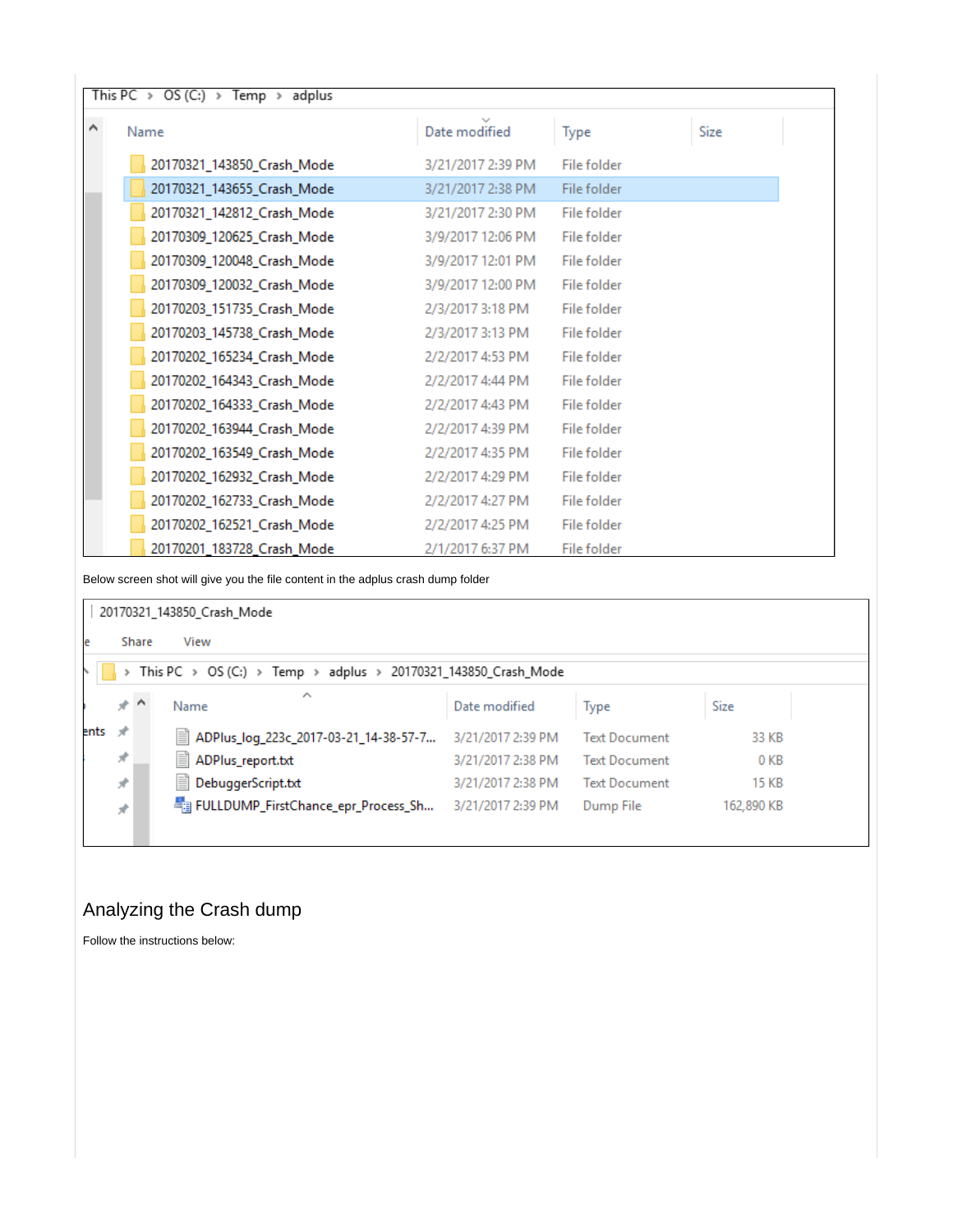| 1. Install ADPlus in a CRASH mode |  |  |  |  |  |  |
|-----------------------------------|--|--|--|--|--|--|
|-----------------------------------|--|--|--|--|--|--|

- 2. [Set the Symbol path](#page-5-1)
- 3. [Set the Image path](#page-5-2)
- 4. Open the ADPlus Crash Dump by going to **File>Open Crash dump...**

A **Command** window will get opened containing the ADPlus traces. An example of a **Command** window content is given below: Comment: '1st\_chance\_IntegerDivide\_exception\_in\_ENLIGHTEN.EXE\_running\_on\_FFUXPLAP'\_ Symbol search path is: C:\temp\pdb

Executable search path is: I:\Releases\6.3\6.3.1\_2186\6.3.1\_Build2186\_flat Windows XP Version 2600 (Service Pack 3) MP (2 procs) Free x86 compatible Product: WinNt, suite: SingleUserTS

Machine Name:

Debug session time: Fri Jul 10 10:06:52.000 2009 (GMT+2) System Uptime: not available

Process Uptime: 0 days 0:03:05.000 ................................................................ ................................................................

...............................................................

This dump file has an exception of interest stored in it. The stored exception information can be accessed via .ecxr. (29c.1168): Integer divide-by-zero - code c0000094 (first/second chance not available) eax=00000000 ebx=000000bf ecx=000003e8 edx=00000000 esi=000003e8 edi=1d0b60c8 eip=15587326 esp=0012de80 ebp=0012e7ac iopl=0 nv up ei pl zr na pe nc cs=001b ss=0023 ds=0023 es=0023 fs=003b gs=0000 efl=00210246 GRLIBX32!CDefPos::GetPosition+0x5a6: 15587326 f7bd7cffffff idiv eax,dword ptr [ ebp-84h ] ss:0023:0012e728=00000000

5. Analyse the CRASH dump

If the dump file contains any exception, read the stack to localize the crash in the CAST source code (dll and method). You may need to go to **View > Call Stack** to display the stack content in more details to get the dll and method names. In the above example, the crash occurs in the **GRLIBX32** dll in the **GetPosition** procedure. Check if the dll is a CAST's dll by looking for it in the executable files directory.

# <span id="page-5-0"></span>Debugging the Crash dump

Follow the instructions below:

- 1. [Install ADPlus in a CRASH mode](#page-0-0)
- 2. [Set the Symbol path](#page-5-1)
- 3. [Set the Image path](#page-5-2)
- 4. [Set the Source File path](#page-6-0)
- 5. Open the ADPlus Crash Dump by going to **File>Open Crash** dump. A **Command** window will get opened containing the ADPlus traces as well as the CAST source code where the crash occurs.
- 6. Debug the CAST source code. Useful command **View > Processes and Threads**

# <span id="page-5-1"></span>Set the Symbol path

The symbol path specifies the directories where the symbol files are located. To set it, do as follow:

- 1. Unzip the symbols file **I:\Releases\<major version>.<minor version>\<{}major.minor.maintenance.build>\Information\pdb.7z** locally on your machine (for instance C:\temp)
- Example I:\Releases\6.3\6.3.1\_2186\Information\Information
- 2. Run **WinDbg** (Go to **Start > All Programs > Debugging Tools For Windows (x86)> WinDbg**)
- 3. Go to **File > Symbol File Path**
- 4. Click the **Browse** button
- 5. Select the **pdb** file

| <b>OUIDDLATO PUM IND</b><br>You will get the following Symbol Search Path window |        |
|----------------------------------------------------------------------------------|--------|
| <b>Symbol Search Path</b>                                                        |        |
| Symbol path:                                                                     |        |
| C:\temp\pdb                                                                      | OΚ     |
|                                                                                  | Cancel |
|                                                                                  | He     |
|                                                                                  | Browse |
| Reload                                                                           |        |

6. Click **OK**

<span id="page-5-2"></span>Set the Image path